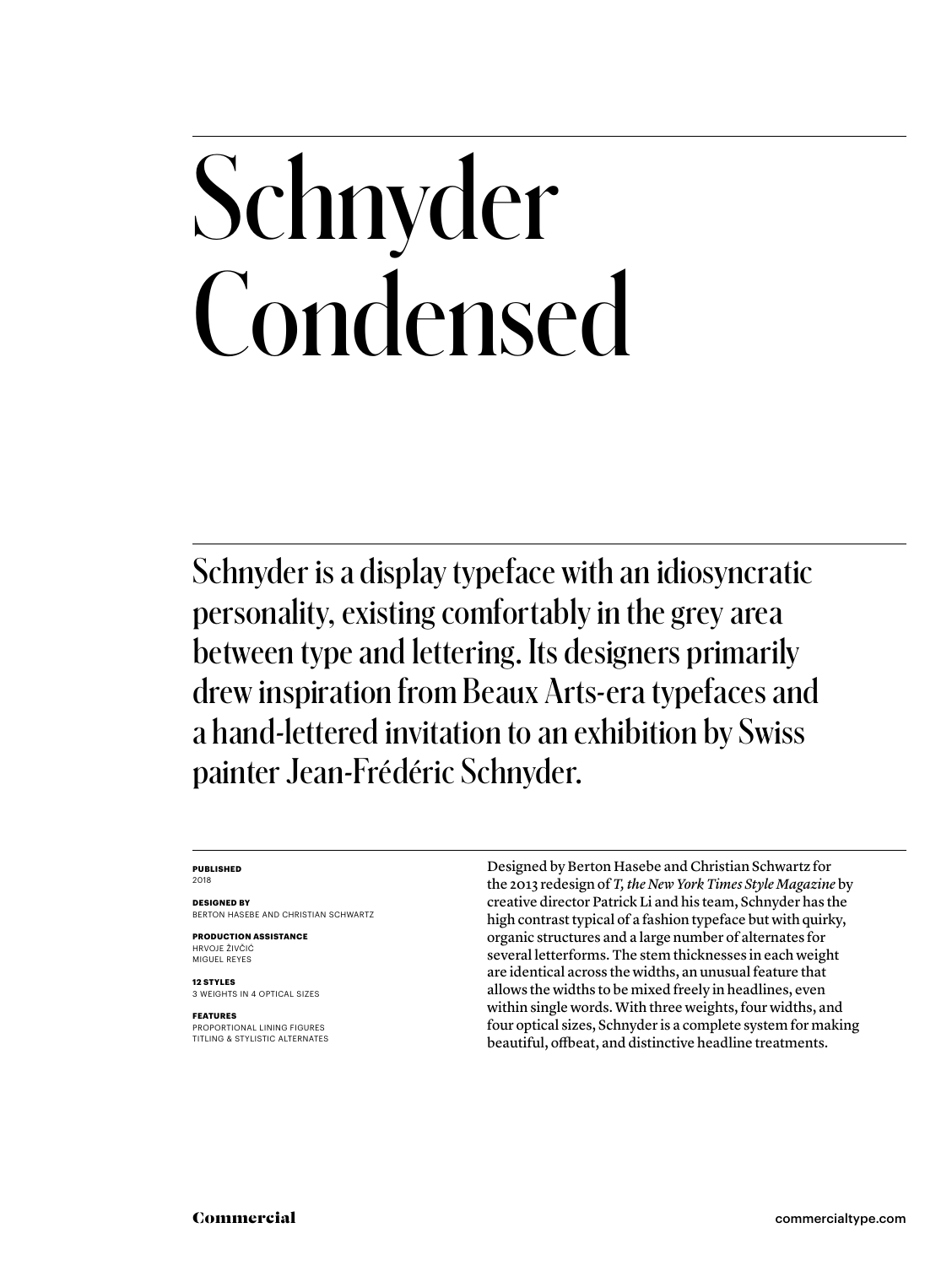### Schnyder Condensed Small Light Schnyder Condensed Small Demi **Schnyder Condensed Small Bold**

Schnyder Condensed Medium Light Schnyder Condensed Medium Demi **Schnyder Condensed Medium Bold**

### Schnyder Condensed Large Light Schnyder Condensed Large Demi **Schnyder Condensed Large Bold**

Schnyder Condensed X Large Light Schnyder Condensed X Large Demi **Schnyder Condensed X Large Bold**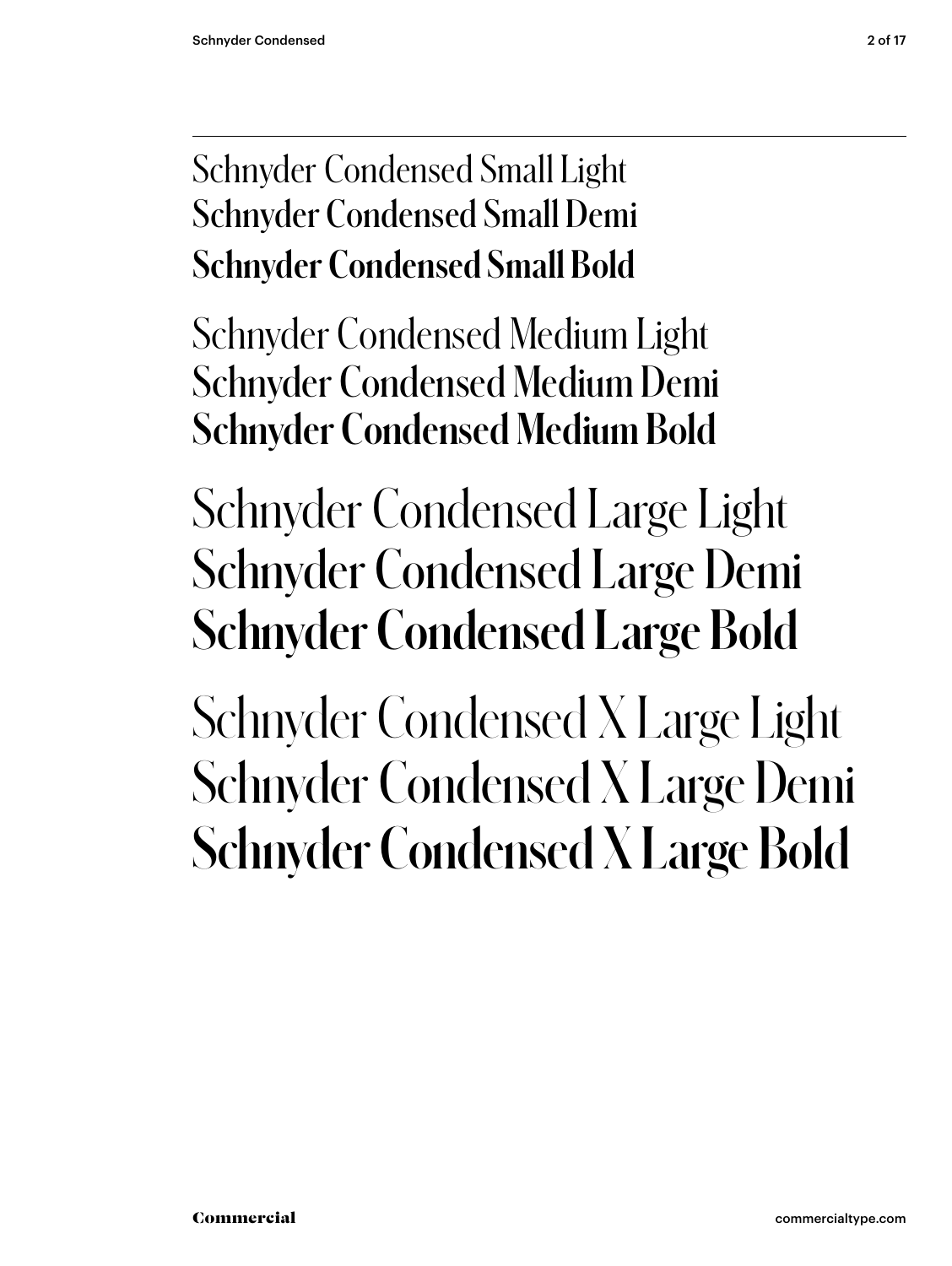### **RECOMMENDED MINIMUM & MAXIMUM SIZES** Classic Example Frequent SMALL, 18 – 40 PT MEDIUM, 28 – 60 PT LARGE, 50 – 90 PT Factor in both Renaissance and modern symbolism These new ideals of eternal recurrence Fraught trial ending abrubtly Inferi MINOR International Organization Eagerly anticipating

X LARGE, 100 PT+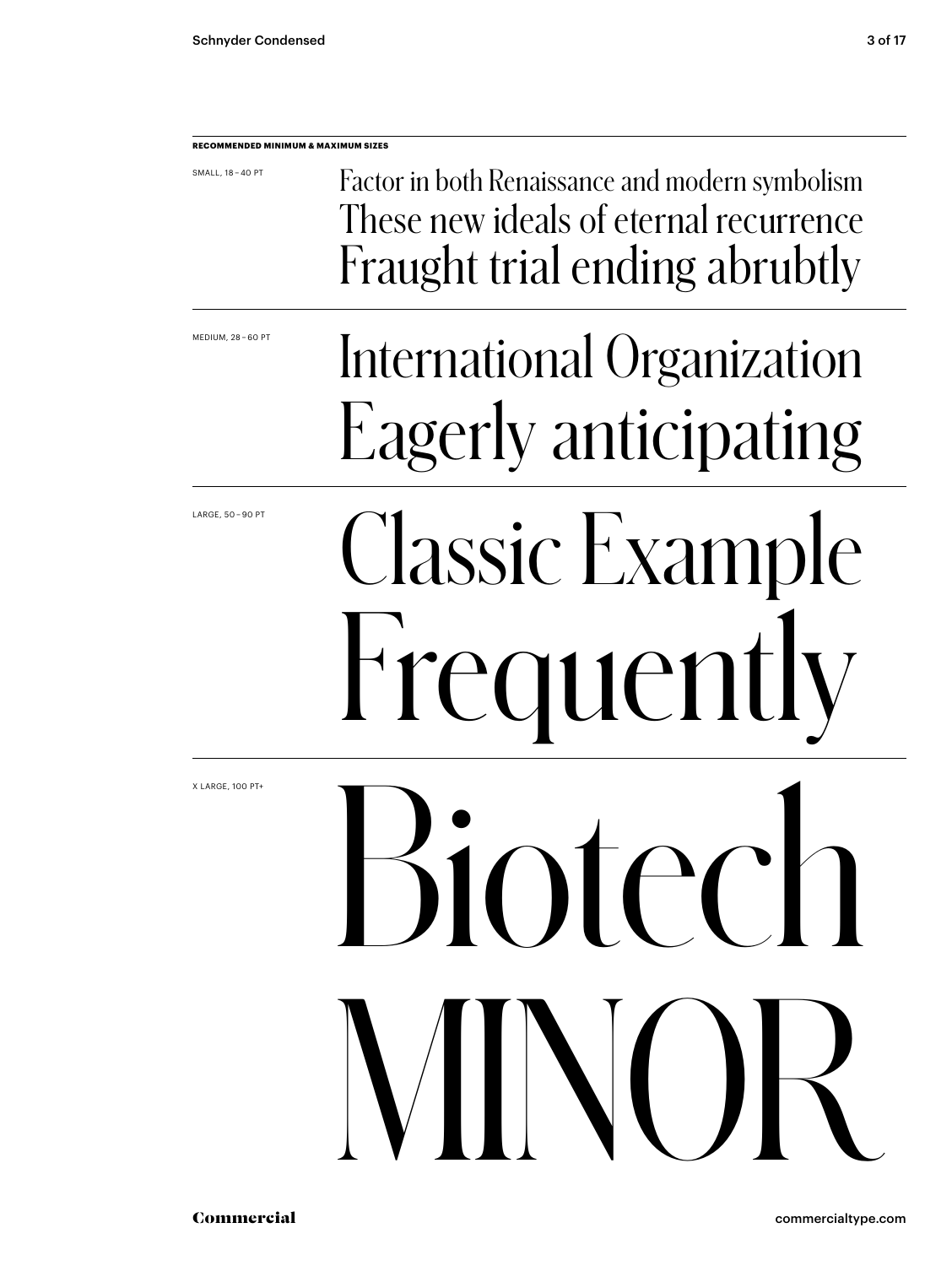

# RUNA  $\begin{bmatrix} 1 \\ 1 \end{bmatrix}$  $\blacksquare$

SCHNYDER CONDENSED X LARGE DEMI, 150 PT

commercialtype.com

Commercial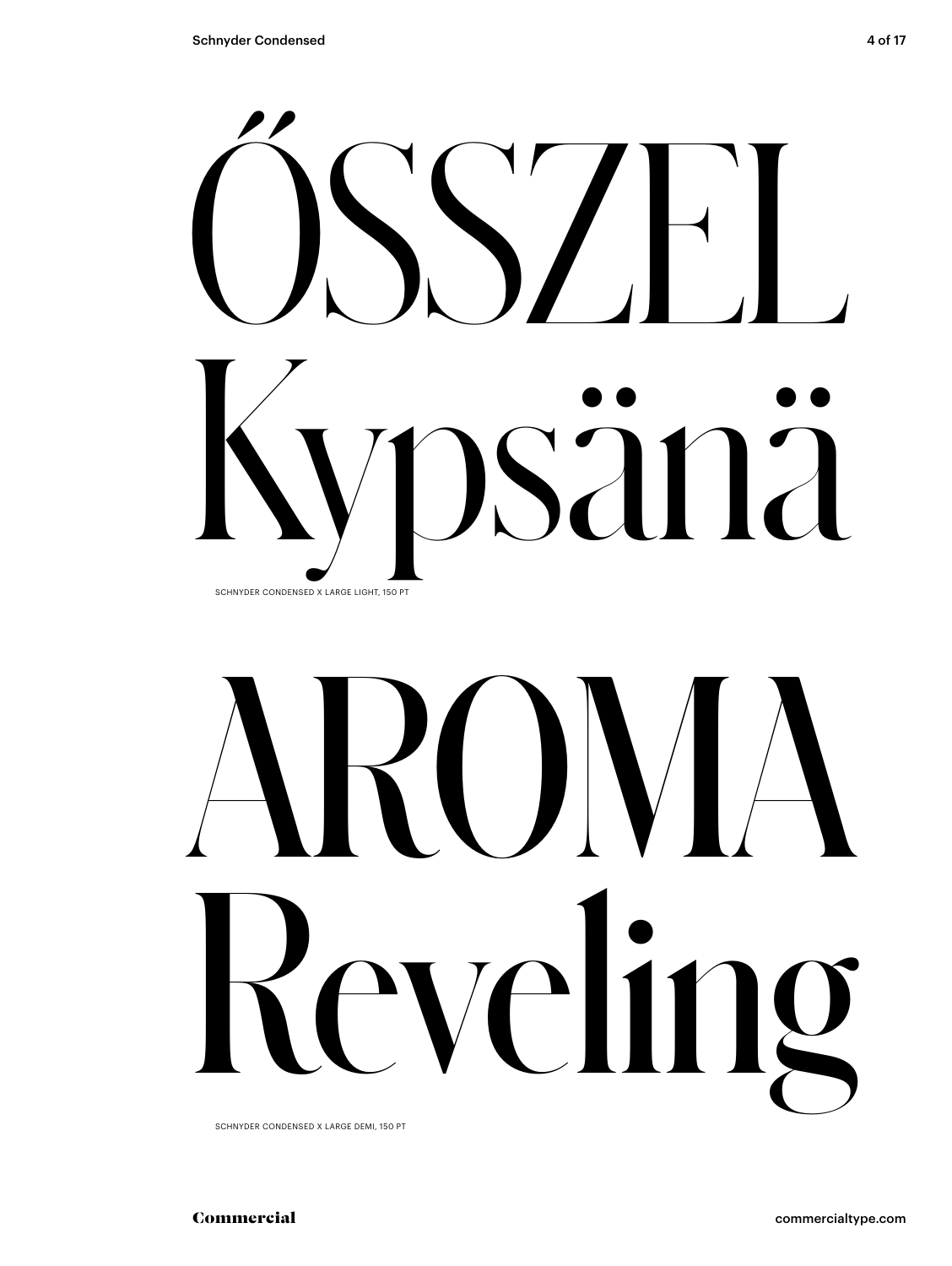## RAIN alle  $\sum_{i}$

SCHNYDER CONDENSED X LARGE BOLD, 150 PT [ALTERNATE A R]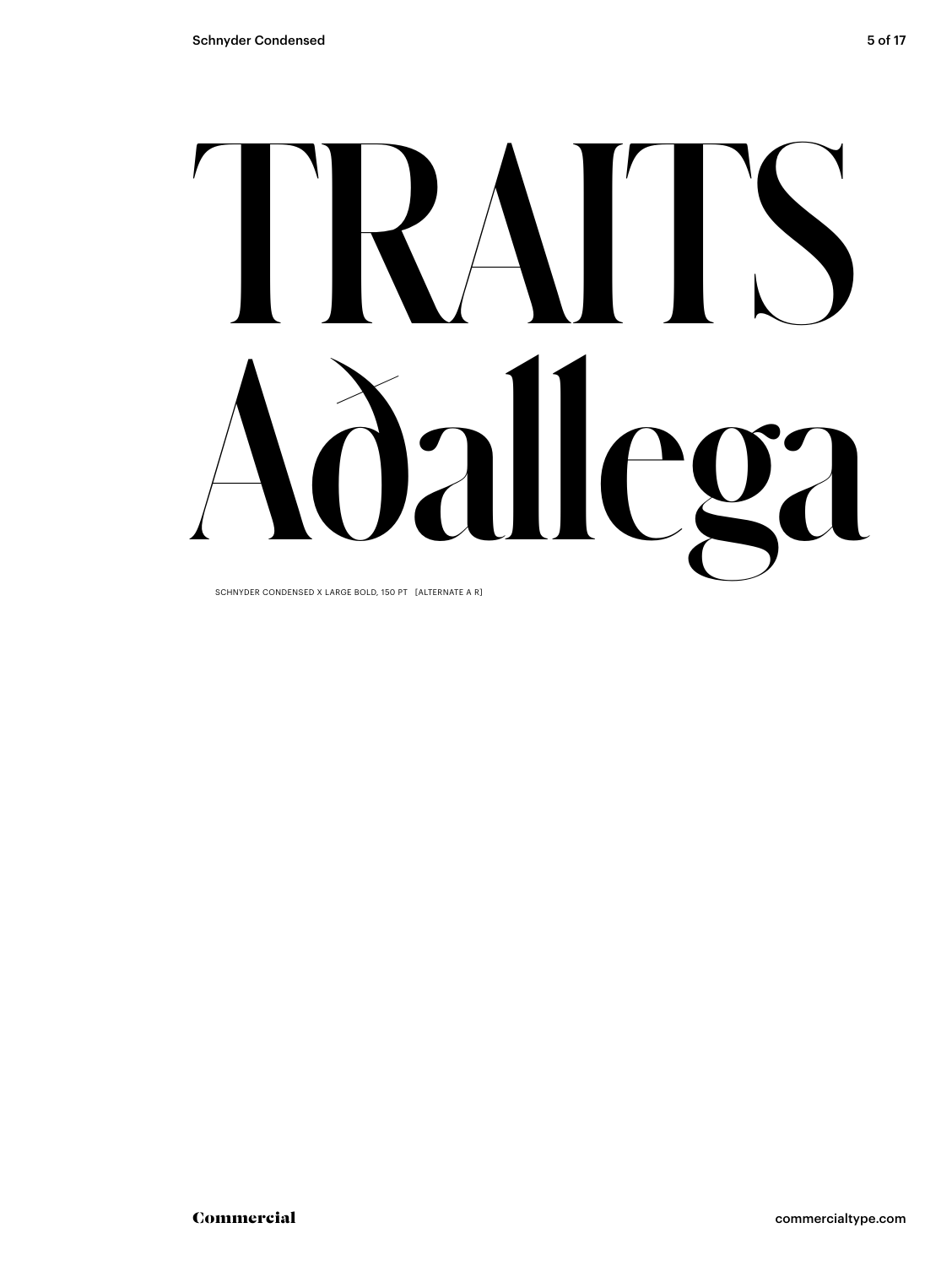# Rule & Form  $\blacksquare$ ounty Cork SCHNYDER CONDENSED X LARGE LIGHT, 100 PT [ALTERNATE C &]

# State Route 1 TERRITORY Þjóðhöfðingi SCHNYDER CONDENSED X LARGE DEMI, 100 PT [ALTERNATE R]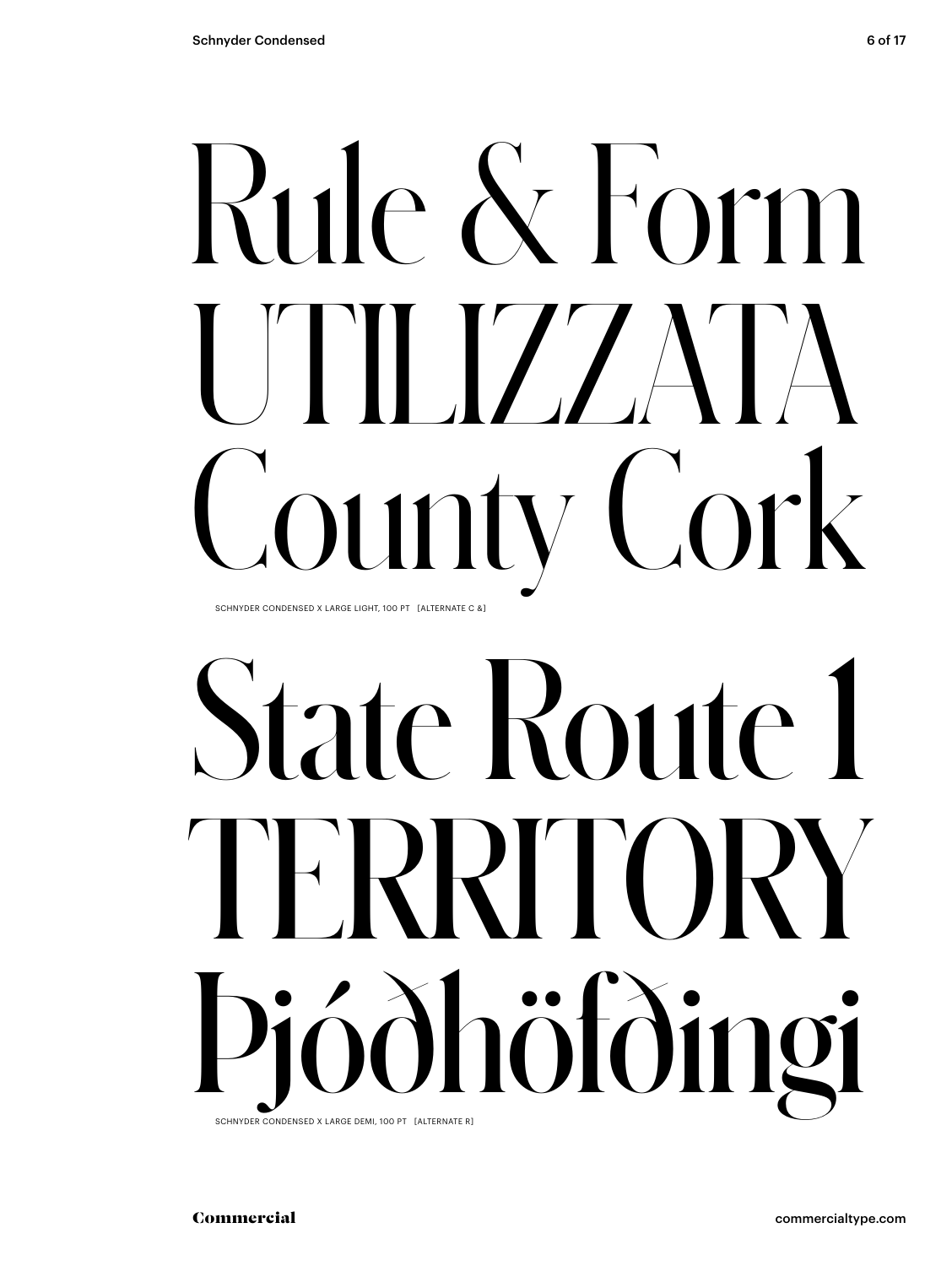# Ofta imiterar FFILEAC/ istful lyrics

SCHNYDER CONDENSED X LARGE BOLD, 100 PT [ALTERNATE W t]

Commercial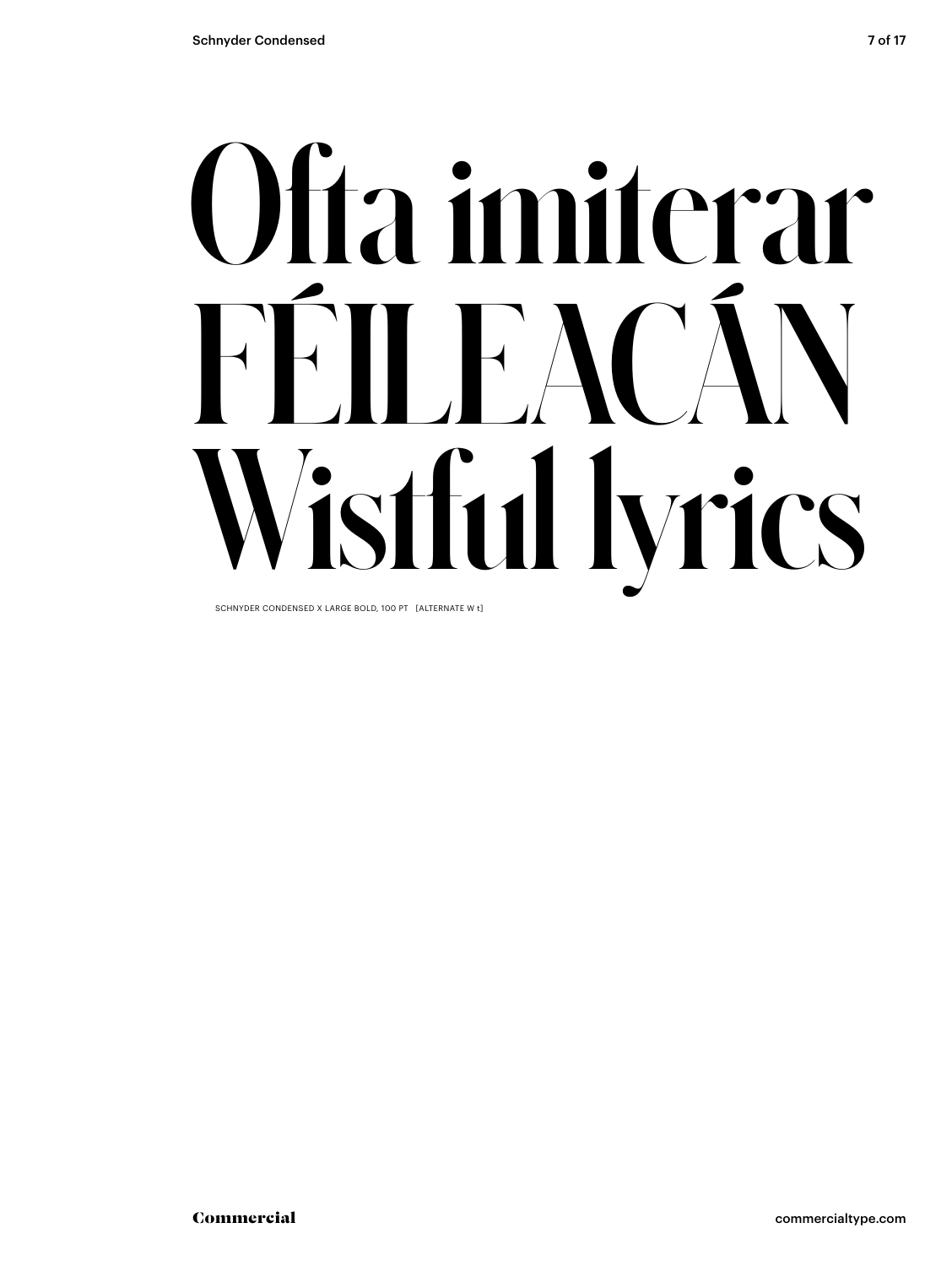## KNICKPOINT Interpretation SCHNYDER CONDENSED LARGE LIGHT, 90 PT

# BRYTYJSKIEJ Substructural

SCHNYDER CONDENSED LARGE DEMI, 90 PT [ALTERNATE J R]

# PROJECTOR Trapézidomú

SCHNYDER CONDENSED LARGE BOLD, 90 PT

Commercial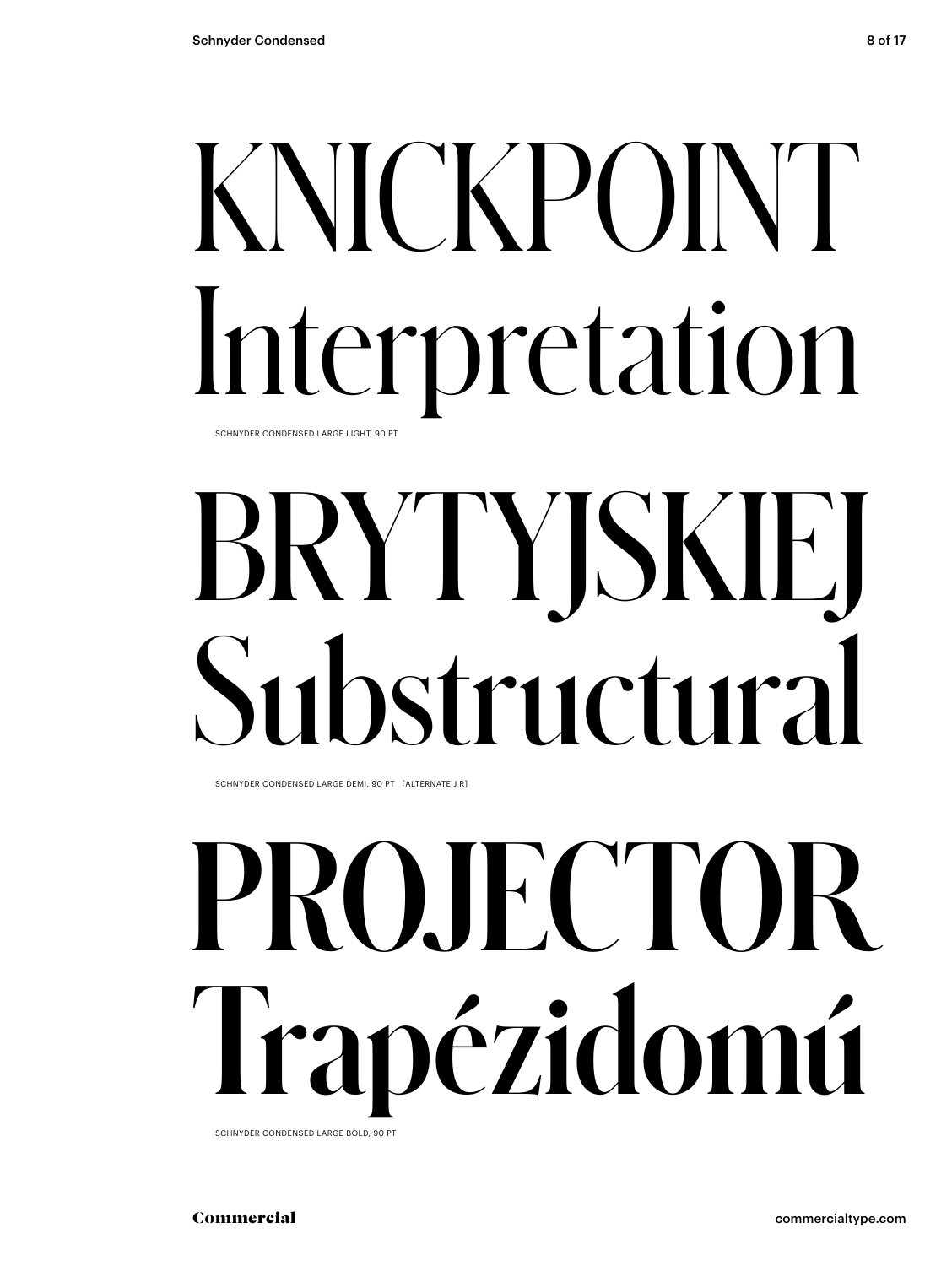### MGA KONSEPTO Chaque personne SCHNYDER CONDENSED LARGE LIGHT, 70 PT

# CONCRETE ART Orbital stratagem

SCHNYDER CONDENSED LARGE DEMI, 70 PT [ALTERNATE C A R s]

# **TÄMÄN VUOKSI Finding the limits**

SCHNYDER CONDENSED LARGE BOLD, 70 PT [ALTERNATE K]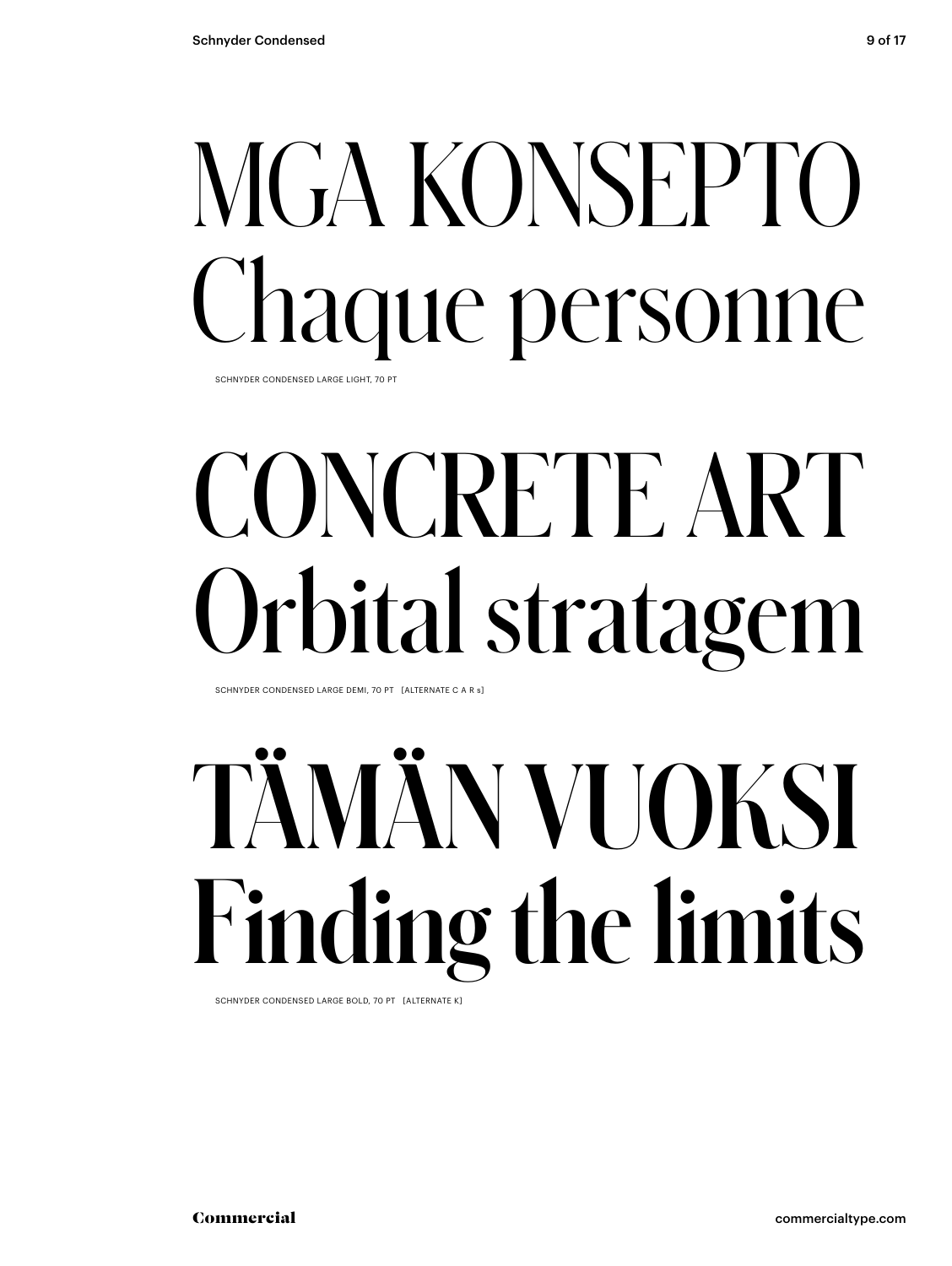### Natural perspectives CINCO MONARCAS Tospråklige ordlister SCHNYDER CONDENSED MEDIUM LIGHT, 60 PT

### Facciata trecentesca KLASSIEKE TALEN Asymmetric ciphers SCHNYDER CONDENSED MEDIUM DEMI, 60 PT

**Antithetical notions SWIFT & STATELY Sentimenti qawwija**

SCHNYDER CONDENSED MEDIUM BOLD, 60 PT [ALTERNATE A W w &]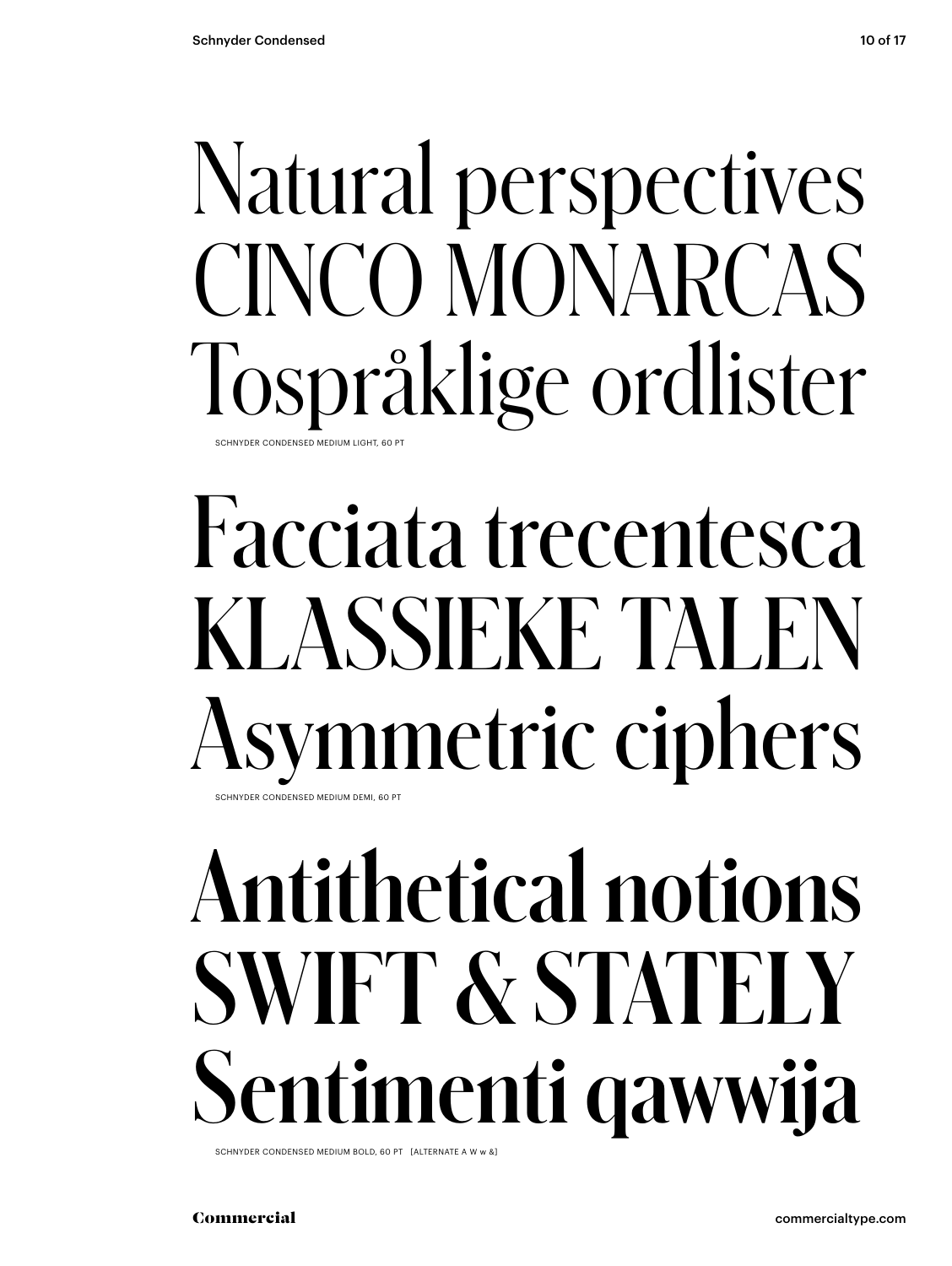Examined their different world VANGUARDISTAS DEL SIGLO Szacuje się, że spośród 17 500 SCHNYDER CONDENSED MEDIUM LIGHT, 40

### The older surface expressions STEEL SCULPTURAL WORK Um 3.700 km langur klasi yfir

SCHNYDER CONDENSED MEDIUM DEMI, 40 PT [ALTERNATE K]

### **Personalidad ang nabubuo sa EPISTEMOLOGICAL IMAGE Muskeg & wet peatland zones**

SCHNYDER CONDENSED MEDIUM BOLD, 40 PT [ALTERNATE s]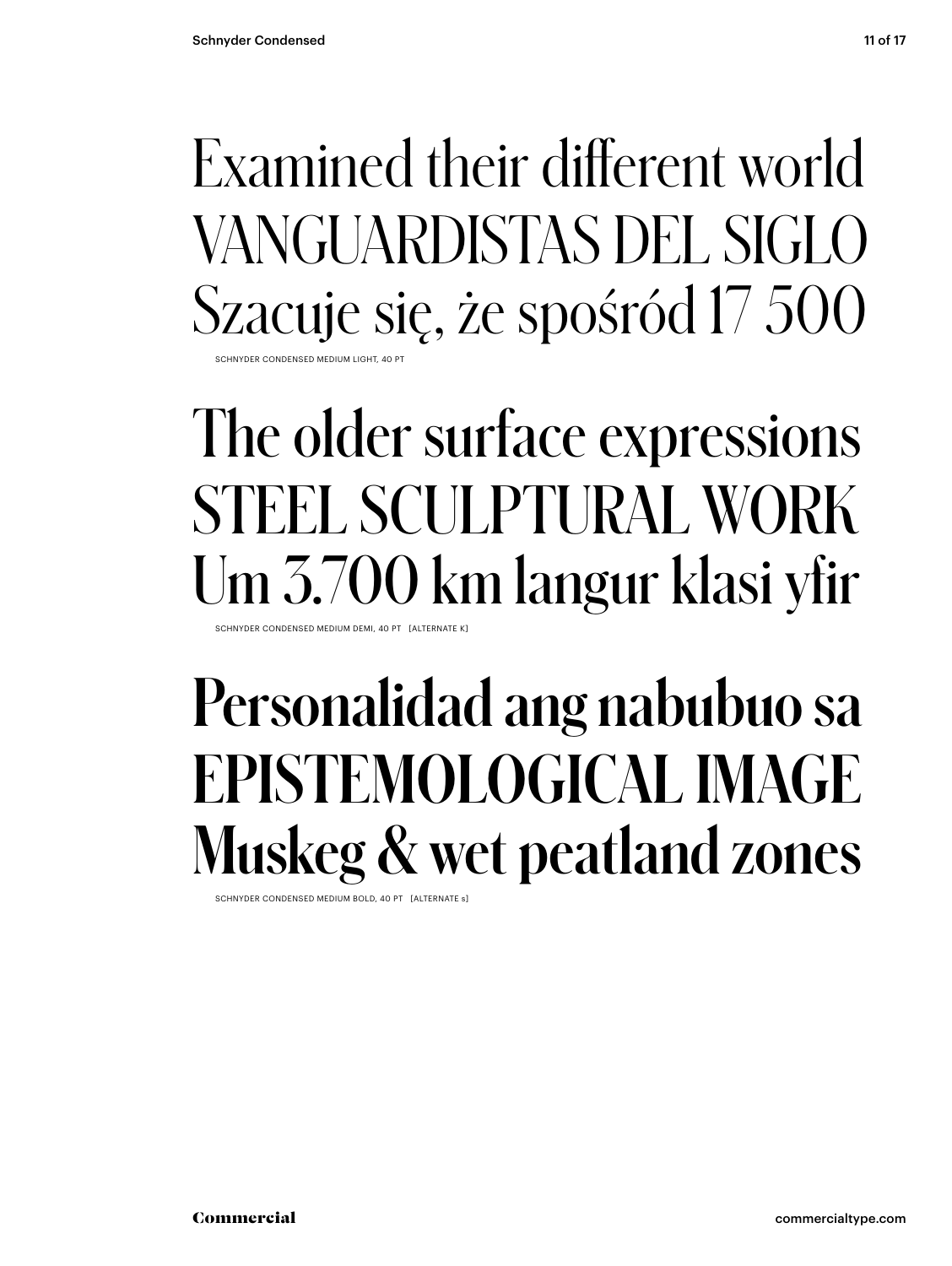DIESER SCHNELLE LUFTMASSENTRANSPORT Salendo in quota, oltre a pressione e temperatura FEATURING THEIR 4.2-LITER TWIN-TURBO V8 Alkaloids with a wide range of biological activities

SCHNYDER CONDENSED SMALL LIGHT, 24 PT

### CLOUD PHYSICS BRANCH IN METEOROLOGY He got drawn into the French Revolution in 1848 DET ÅRET PUBLICERADE HON 17 ARTIKLAR I Landkönnuðurinn sem sigldi um flóann árið 1611

SCHNYDER CONDENSED SMALL DEMI, 24 PT [ALTERNATE A R]

#### **LATER WORKS OWING TO RIKKE'S STYLING Les poètes présents étaient entre autres Campo KUMPULAN TITIK-TITK SAKA UWAB AIR ING Researcher mainly implicates nuclear reactions**

SCHNYDER CONDENSED SMALL BOLD, 24 PT [ALTERNATE K]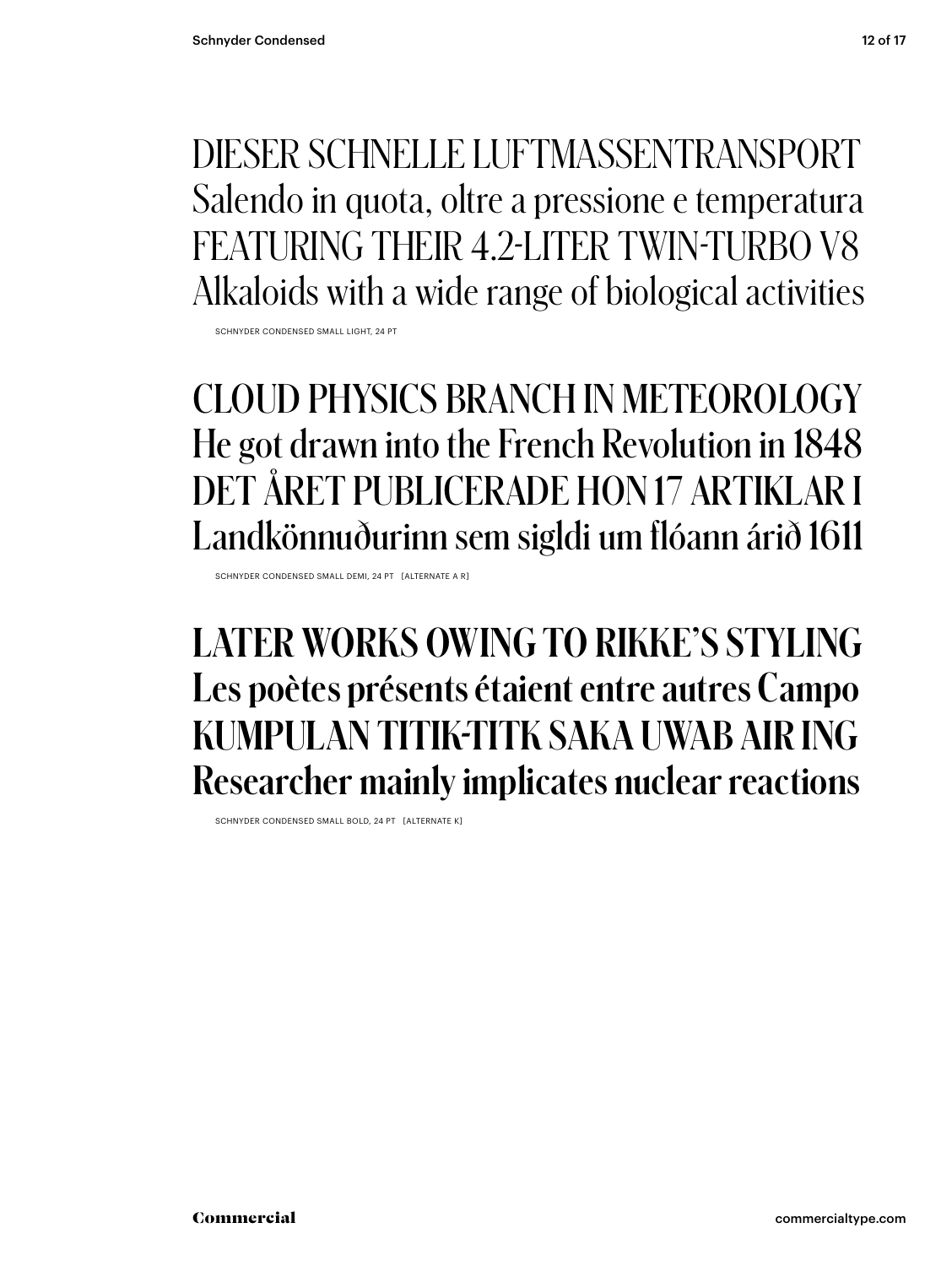RAHA SILLA EHITUSEKS EI KASUTATUD, AGA SEDA KASUTATI Wykonywanego odwiertu dotarła 11 kwietnia do wybrzeży Luizjany VU'S WRITINGS INFLUENCED NEW ACTIVISTS & MOVEMENTS The lake is technically endorheic lake, feeding into 7 nearby rivers SCHNYDER CONDENSED SMALL LIGHT, 18 PT

INSIDE THESE EARLIEST & LEAST INDUSTRIALIZED TOWNS Ceci était censé forcer les commerçants et artisans de Trelleborg YÜZYIL STANDARTLARINDA OLDUĞU DA DÜŞÜNÜLMÜŞTÜR Arenas of interest such as deconstruction and post-structuralism SCHNYDER CONDENSED SMALL DEMI, 18 PT [ALTERNATE A R W &

**4 CODICES & CLASSIC TEXTS WERE WRITTEN BY SCRIBES In einer persönlichen und künstlerischen Krise begann er 1864 THE FIRST INSTALLMENT ORIGINALLY AIRED IN JANUARY Continuato ad espandersi per tutta la prima metà del XX secolo** SCHNYDER CONDENSED SMALL BOLD, 18 PT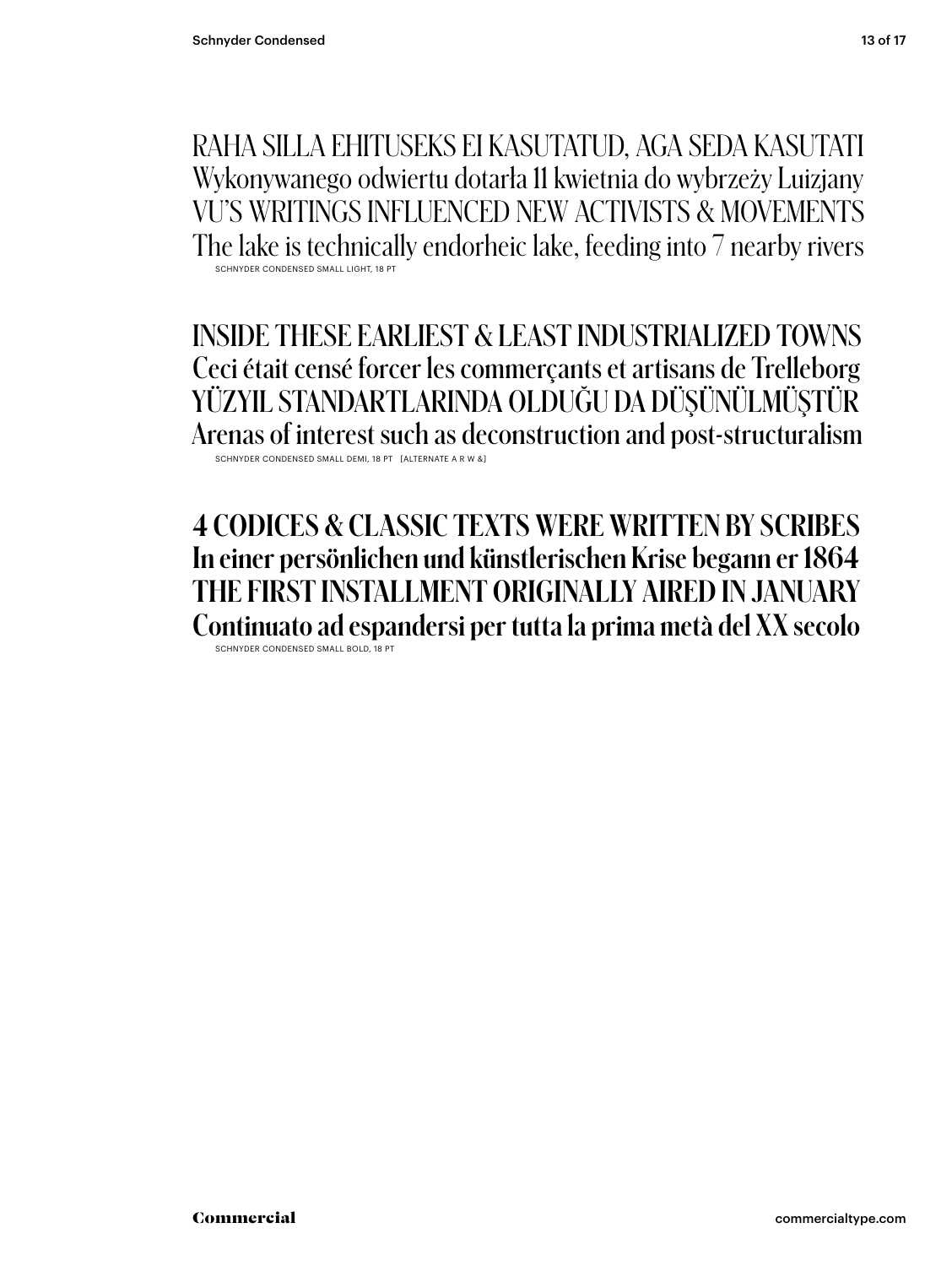# Tradície humanizmu

SCHNYDER CONDENSED LARGE LIGHT, 60 PT

## Architectural feature

SCHNYDER CONDENSED LARGE DEMI, 60 PT

## **Vanguardia artística**

SCHNYDER CONDENSED LARGE BOLD, 60 PT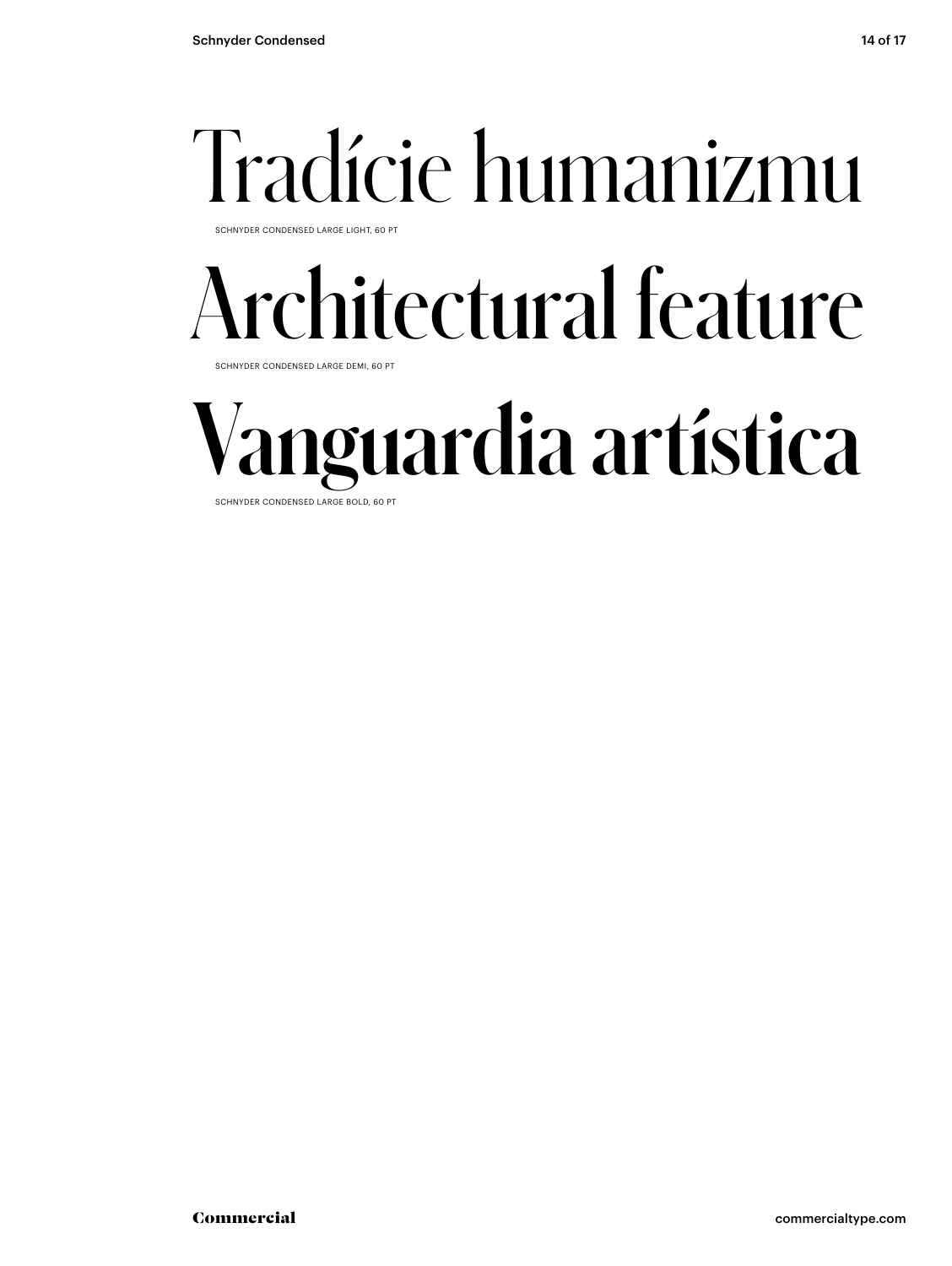| <b>UPPERCASE</b>                       | ABCDEFGHIJKLMNOPQRSTUVWXYZ                                                                                                    |  |  |
|----------------------------------------|-------------------------------------------------------------------------------------------------------------------------------|--|--|
| LOWERCASE                              | abcdefghijklmnopqrstuvwxyz                                                                                                    |  |  |
| STANDARD PUNCTUATION                   | $[1,2;---()[\frac{1}{8}]/\chi_{\mathcal{Q}}$ *"" $\cdot,$ ,<» $\circ$ §•¶†‡ $\mathbb{C}$ $\mathbb{P}$ ®™                      |  |  |
| ALL CAP PUNCTUATION                    | $i\dot{\ell}$ ---()[]{}/ \@«»0                                                                                                |  |  |
| LIGATURES                              | fb ff fh fi fj fk fl gj ffb ffh ffi ffj ffk ffl                                                                               |  |  |
| PROPORTIONAL LINING<br>default figures |                                                                                                                               |  |  |
| PREBUILT FRACTIONS                     | $\frac{1}{2}$ $\frac{1}{5}$ $\frac{2}{5}$ $\frac{1}{4}$ $\frac{3}{4}$ $\frac{1}{8}$ $\frac{3}{8}$ $\frac{5}{8}$ $\frac{7}{8}$ |  |  |
| STYLISTIC ALTERNATES                   | ACGJJKQRW stw $\& 4 \cdot \cdot$<br>ÀÁÂĂÄÅĂĂĂĄÅÇĆĈĊČĆĜĞĠG<br>ĴĴĶŔŖŘŴŴŴŴśŝşšşśţťŧŵŵŵŵ                                          |  |  |
| ARROWS                                 | <b>←←←</b> ⊯←₩←₩₩₩₩₩₩₩₩₩ <del>)</del>                                                                                         |  |  |
| ACCENTED UPPERCASE                     | ÁÂÀĂÅĂĂĂĀĄÅÆÆÇČČČŎĐÉÊÈĔĔĖĒĘĞĜ<br>GĠĦĤĨĨĨĬĨĬĨĬĨŔŁĹĽĻĿŇŇŇŅŊÓÔŎŎŐŐŌØŐ<br>ŒŔŘŖŠŚŞŜŞÞŤŢŦÚÛÙŬŬŰŪŲŮŨŴŴŴŸ<br>ŶŶŸIJŽŹŻ                 |  |  |
| <b>ACCENTED LOWERCASE</b>              | áâàäåããāąåææçćčĉċďđðéêèëěėēçğĝġġħĥıíîìï<br>iījīiijjķlll!lnnnnnnnnnnnnnnnnnn<br>úûùüŭűūųůũẃŵẁẅýŷỳÿjžźż                         |  |  |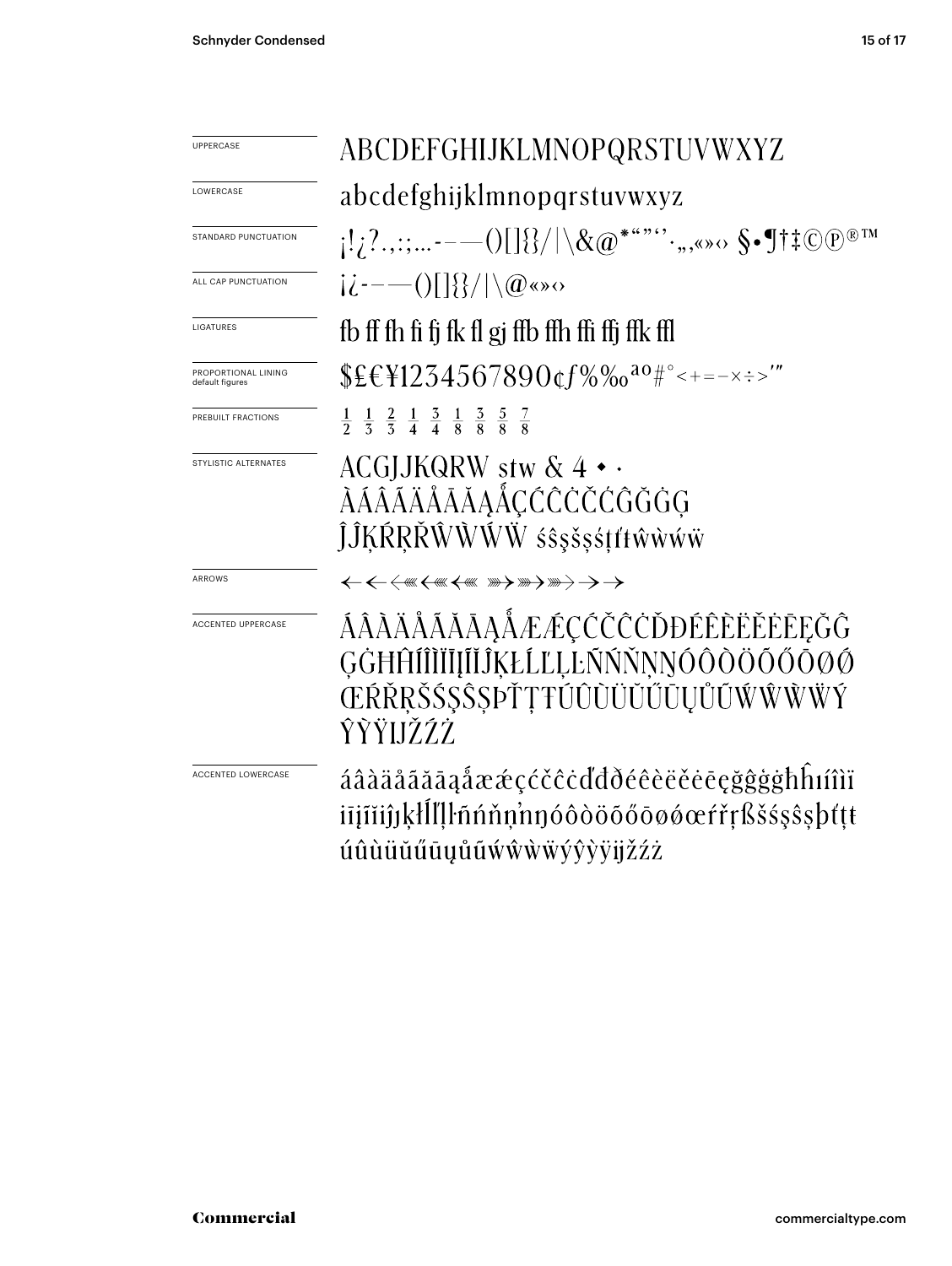| <b>OPENTYPE FEATURES</b><br>FAMILY WIDE               | <b>DEACTIVATED</b>                                                             | <b>ACTIVATED</b>                                                                                                                    |
|-------------------------------------------------------|--------------------------------------------------------------------------------|-------------------------------------------------------------------------------------------------------------------------------------|
| ALL CAPS<br>opens up spacing, moves<br>punctuation up | ; Fish & «Chips» $@$ £5!?                                                      | $\lambda$ iFISH & «CHIPS» @ £5!?                                                                                                    |
| PROPORTIONAL LINING<br>default figures                | Sale Price: \$3,460 €1,895<br>¥7,031 £9,215<br>Original:                       | Sale Price: \$3,460 €1,895<br>Original: ¥7,031 £9,215                                                                               |
| PREBUILT FRACTIONS                                    | 11/221/332/341/4<br>$5\,3/4\,6\,1/8\,7\,3/8\,$                                 | $1\frac{1}{2}$ $2\frac{1}{3}$ $3\frac{2}{3}$ $4\frac{1}{4}$ $5\frac{3}{4}$ $6\frac{1}{8}$<br>$7\frac{3}{8}8\frac{5}{8}9\frac{7}{8}$ |
| LANGUAGE FEATURE<br>Română (Romanian) s accent        | <b>STIINTIFICE</b> mostenitoare                                                | STIINTIFICE mostenitoare                                                                                                            |
| <b>OPENTYPE FEATURES</b><br>ROMAN                     | <b>DEACTIVATED</b>                                                             | <b>ACTIVATED</b>                                                                                                                    |
| TITLING ALTERNATES<br>alternate • ·                   | $\bullet$ Sizes $\cdot$ S $\cdot$ M $\cdot$ L $\cdot$ XL $\cdot$ XXL $\bullet$ | $\cdot$ Sizes $\cdot$ S $\cdot$ M $\cdot$ L $\cdot$ XL $\cdot$ XXL $\cdot$                                                          |
| STYLISTIC SET 01<br>alternate A J R W w               | A Ward of Justice Renewed                                                      | A Ward of Justice Renewed                                                                                                           |
| STYLISTIC SET 02<br>alternate J K w &                 | Kanawha & June Riverway                                                        | Kanawha & June Riverway                                                                                                             |
|                                                       |                                                                                |                                                                                                                                     |

STYLISTIC SET 03 alternate s

STYLISTIC SET 04 alternate G Q

STYLISTIC SET 05 alternate C

STYLISTIC SET 06 alternate 4

STYLISTIC SET 07 alternate t

Congress passed final laws Congress passed final laws New Generals Questioned New Generals Questioned A Chair of Chelsea Central A Chair of Chelsea Central Levied fine of £424 million Levied fine of £424 million Adept amateur tap teacher Adept amateur tap teacher